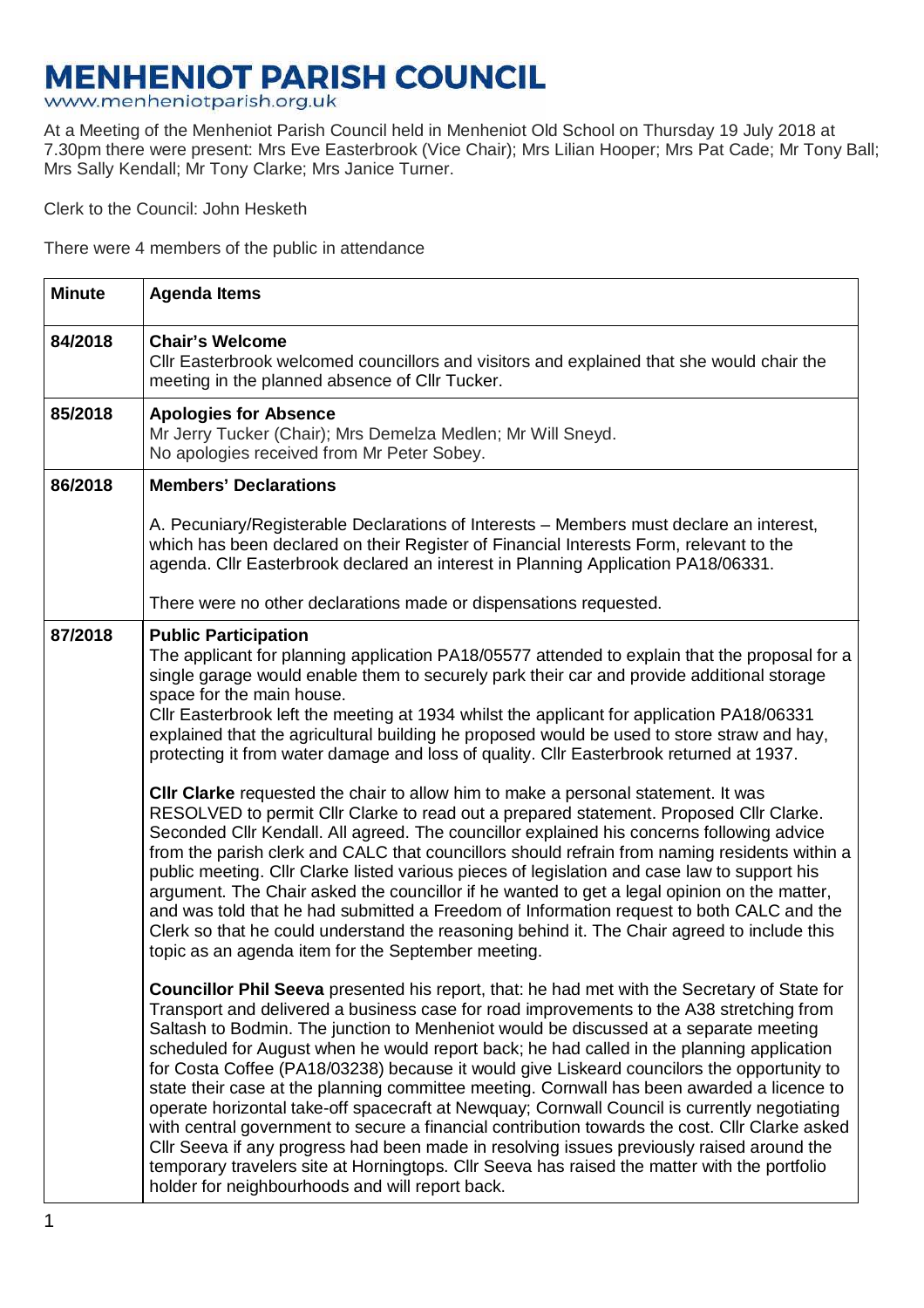| 88/2018 | <b>Minutes of Meeting</b><br>Councillors RESOLVED to accept the minutes of 21 June 2018 as a true and accurate<br>record. Proposed Cllr Kendall. Seconded Cllr Ball. All agreed.                                                                                                                                                                                                                                                                                                                                                                                                                                                                                                                                                                                                                                                                                                                                                                                                                                                                                                                                                                                                                                                                                                                                                                                                                                                                                                                                                                                                                                                                                                                                                                                                                                                                                                                                                                                                                                                                                                                                                                                                                                                                                                                                                                                                                                                                                                            |  |  |  |
|---------|---------------------------------------------------------------------------------------------------------------------------------------------------------------------------------------------------------------------------------------------------------------------------------------------------------------------------------------------------------------------------------------------------------------------------------------------------------------------------------------------------------------------------------------------------------------------------------------------------------------------------------------------------------------------------------------------------------------------------------------------------------------------------------------------------------------------------------------------------------------------------------------------------------------------------------------------------------------------------------------------------------------------------------------------------------------------------------------------------------------------------------------------------------------------------------------------------------------------------------------------------------------------------------------------------------------------------------------------------------------------------------------------------------------------------------------------------------------------------------------------------------------------------------------------------------------------------------------------------------------------------------------------------------------------------------------------------------------------------------------------------------------------------------------------------------------------------------------------------------------------------------------------------------------------------------------------------------------------------------------------------------------------------------------------------------------------------------------------------------------------------------------------------------------------------------------------------------------------------------------------------------------------------------------------------------------------------------------------------------------------------------------------------------------------------------------------------------------------------------------------|--|--|--|
| 89/2018 | <b>Matters Arising from the Minutes</b><br><b>Menheniot Traffic Plan</b><br>Item 71B<br>CIIr Easterbrook reported that she and the Clerk had met with a school governor in the past<br>week to discuss the trial parking scheme. The councillor reported that the system had<br>functioned reasonably well in the afternoon but not in the morning: this was attributed to<br>there being a longer time period when children arrive at school in the morning and problems<br>arranging supervision. The situation is recognised as being ongoing and may worsen in the<br>autumn as the numbers of pupils attending increases. The school has suggested that the<br>installation of more signage and zebra crossing markings would improve the situation as<br>would a gate for pedestrians into the recreation field. The councillor further explained that the<br>car park at Hartmeade had been improved with abandoned vehicles now removed and new<br>signage, so visitors to the school had the real option to safely park their cars whilst<br>accompanying their children on foot to the school. The parish council is aware that<br>congestion around the school impacts on residents along East Road and Hartmeade and will<br>continue discussions with the school to help resolve the problems.                                                                                                                                                                                                                                                                                                                                                                                                                                                                                                                                                                                                                                                                                                                                                                                                                                                                                                                                                                                                                                                                                                                                                                                 |  |  |  |
|         | 55<br>It was RESOLVED to re-elect Cllr Turner as lead councillor to manage production of<br>the Community Emergency Plan. Proposed Cllr Kendall. Seconded Cllr Ball. All agreed.                                                                                                                                                                                                                                                                                                                                                                                                                                                                                                                                                                                                                                                                                                                                                                                                                                                                                                                                                                                                                                                                                                                                                                                                                                                                                                                                                                                                                                                                                                                                                                                                                                                                                                                                                                                                                                                                                                                                                                                                                                                                                                                                                                                                                                                                                                            |  |  |  |
| 90/2018 | <b>Planning Matters</b><br>A<br>To agree the parish council's response to Cornwall Council consultations on new<br>planning applications received before the agenda was finalised:<br>Reference: PA18/05577<br>Proposal: Single garage<br>Location: Hobbs Cottage, Merrymeet.<br>It was RESOLVED to support the application. Proposed Cllr Clarke. Seconded Cllr Hooper.<br>All agreed. In making their decision, councillors noted that because of the location of the<br>property and the siting of the garage, there would be no impact on the residential amenity.<br>Adjacent dwellings already have similar facilities and the garage would be within the existing<br>driveway.<br>Reference: PA18/01822/PREAPP<br>Location: Lower Trengrove Farm Merrymeet Liskeard Cornwall PL14 3LL<br>Proposal: Pre application advice for installation of small internal ramps and lift to allow<br>wheelchair access throughout the house.<br>Councillors noted that the lack of plans and a specification for the ramp and lift makes them<br>unable to comment on the effect that the proposals could have on the character of the<br>building. They acknowledge that the proposals would enable the owner to make continued<br>use of the building, and would expect to see detailed justification based on an architectural<br>and historical analysis of the building should a full application be made. Prior to their<br>discussion, the Chair explained that the council's opinion on the proposal would not<br>predetermine any final decision and that they would only come to a conclusion about the<br>scheme after they had listened to a full debate which would take place when the full<br>application had been received.<br>Reference: PA18/05464<br>Proposal: Erection of garden and equipment store, construction of driveway and forecourt<br>area. The condition is no longer relevant as the use of the building as a garden and<br>equipment store as detailed on planning application E2/90/00770/F has been abandoned<br>(reference Certificate of Lawfulness PA16/11698), therefore condition 3 is no longer<br>relevant/enforceable and should be removed.<br>It was RESOLVED to support the application. Proposed Cllr Turner. Seconded Cllr Hooper.<br>All agreed. In making their decision, councillors noted their previous decision to grant a<br>certificate of lawfulness (16 March 2017) and maintain their support for the repurposing of<br>this building. |  |  |  |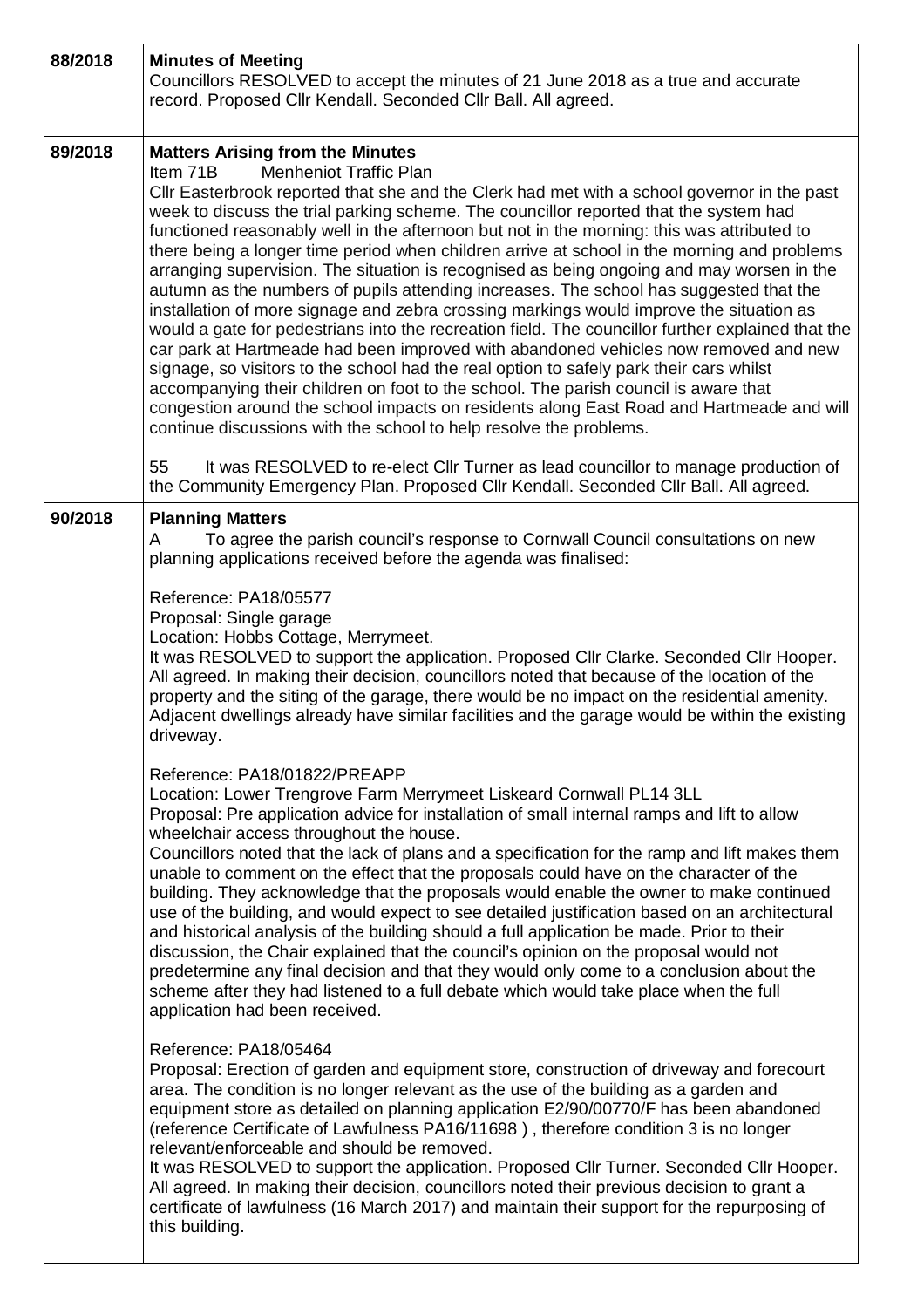|                                                                                                                                                                                                              | Cllrs Easterbrook and Seeva left the meeting at 2031.<br>Cllr Clarke volunteered to chair the meeting.<br>Reference: PA18/06331<br>Proposal Construction of agricultural building.<br>Location South Trewint Farm Trewint Road Menheniot Liskeard.<br>It was RESOLVED to support the application. Proposed CIIr Ball. Seconded CIIr Kendall. All<br>agreed. In making their decision, Councillors understood the need for this new store and its<br>installation would be incorporated within the existing farm space. They are content that the<br>appearance and design of the construction is appropriate to its setting.<br>Cllr Easterbrook returned to the meeting at 2034 and resumed the Chair.<br>Any applications received by Cornwall Council by the time of the meeting. Information<br>B<br>only. None received.<br>Planning applications approved by Cornwall Council.<br>C<br>Ref: PA18/03610 APPROVED |                                                                                                                                                                                |                                                                                                                                                                                                                                                                                                                                                                                                                                                                                                                                                               |        |   |          |  |
|--------------------------------------------------------------------------------------------------------------------------------------------------------------------------------------------------------------|-----------------------------------------------------------------------------------------------------------------------------------------------------------------------------------------------------------------------------------------------------------------------------------------------------------------------------------------------------------------------------------------------------------------------------------------------------------------------------------------------------------------------------------------------------------------------------------------------------------------------------------------------------------------------------------------------------------------------------------------------------------------------------------------------------------------------------------------------------------------------------------------------------------------------|--------------------------------------------------------------------------------------------------------------------------------------------------------------------------------|---------------------------------------------------------------------------------------------------------------------------------------------------------------------------------------------------------------------------------------------------------------------------------------------------------------------------------------------------------------------------------------------------------------------------------------------------------------------------------------------------------------------------------------------------------------|--------|---|----------|--|
| Location: Trenant Barn Menheniot Liskeard Cornwall PL14 3RF<br>Proposal: Convert the pig barn into a granny annexe.<br>D<br>Planning applications refused by Cornwall Council or withdrawn by the applicant. |                                                                                                                                                                                                                                                                                                                                                                                                                                                                                                                                                                                                                                                                                                                                                                                                                                                                                                                       |                                                                                                                                                                                |                                                                                                                                                                                                                                                                                                                                                                                                                                                                                                                                                               |        |   |          |  |
|                                                                                                                                                                                                              | Information only. None.<br>E.<br><b>Planning Appeals: None</b>                                                                                                                                                                                                                                                                                                                                                                                                                                                                                                                                                                                                                                                                                                                                                                                                                                                        |                                                                                                                                                                                |                                                                                                                                                                                                                                                                                                                                                                                                                                                                                                                                                               |        |   |          |  |
|                                                                                                                                                                                                              | F                                                                                                                                                                                                                                                                                                                                                                                                                                                                                                                                                                                                                                                                                                                                                                                                                                                                                                                     | <b>Planning Committee decisions:</b><br>Reference: PA18/03238 APPROVED<br>Proposal: Erection of new building for use as a coffee shop<br>Location: Land at Bubble Retail Park. | Clerk reported that the voting in committee for this application had been close with 7 votes in<br>favour, and 6 against. The principal objections had been that there was insufficient room<br>within the existing space to accommodate the building; that trees on site were subject to<br>planning control and there would be an adverse impact on the coffee shops in the centre of<br>Liskeard. The planning committee had agreed that the development was small scale, and<br>that the social and economic benefits would outweigh any negative impact. |        |   |          |  |
| 91/2018                                                                                                                                                                                                      | <b>Financial Matters</b><br>It was RESOLVED to approved the payment schedule and agree payment. Proposed<br>A<br>Cllr Clarke. Seconded Cllr Turner. All agreed.                                                                                                                                                                                                                                                                                                                                                                                                                                                                                                                                                                                                                                                                                                                                                       |                                                                                                                                                                                |                                                                                                                                                                                                                                                                                                                                                                                                                                                                                                                                                               |        |   |          |  |
|                                                                                                                                                                                                              | Payments Schedule                                                                                                                                                                                                                                                                                                                                                                                                                                                                                                                                                                                                                                                                                                                                                                                                                                                                                                     |                                                                                                                                                                                | <b>July 2018</b>                                                                                                                                                                                                                                                                                                                                                                                                                                                                                                                                              | Period | 4 |          |  |
|                                                                                                                                                                                                              | Date                                                                                                                                                                                                                                                                                                                                                                                                                                                                                                                                                                                                                                                                                                                                                                                                                                                                                                                  | Payee                                                                                                                                                                          | <b>Description</b>                                                                                                                                                                                                                                                                                                                                                                                                                                                                                                                                            | CQ     |   | £        |  |
|                                                                                                                                                                                                              | 25/06/2018                                                                                                                                                                                                                                                                                                                                                                                                                                                                                                                                                                                                                                                                                                                                                                                                                                                                                                            | Jerry Tucker                                                                                                                                                                   | <b>Expenses</b>                                                                                                                                                                                                                                                                                                                                                                                                                                                                                                                                               | 1802   | £ | 49.02    |  |
|                                                                                                                                                                                                              | 02/07/2018                                                                                                                                                                                                                                                                                                                                                                                                                                                                                                                                                                                                                                                                                                                                                                                                                                                                                                            | Groundworks UK                                                                                                                                                                 | Part repayment of grant                                                                                                                                                                                                                                                                                                                                                                                                                                                                                                                                       | 1803   | £ | 146.85   |  |
|                                                                                                                                                                                                              | 19/07/2018                                                                                                                                                                                                                                                                                                                                                                                                                                                                                                                                                                                                                                                                                                                                                                                                                                                                                                            | Rob Craig                                                                                                                                                                      | Ground maintenance                                                                                                                                                                                                                                                                                                                                                                                                                                                                                                                                            | 1804   | £ | 820.00   |  |
|                                                                                                                                                                                                              | 19/07/2018                                                                                                                                                                                                                                                                                                                                                                                                                                                                                                                                                                                                                                                                                                                                                                                                                                                                                                            | GeoXphere Ltd                                                                                                                                                                  | NDP mapping                                                                                                                                                                                                                                                                                                                                                                                                                                                                                                                                                   | 1805   | £ | 70.80    |  |
|                                                                                                                                                                                                              | 30/07/2018                                                                                                                                                                                                                                                                                                                                                                                                                                                                                                                                                                                                                                                                                                                                                                                                                                                                                                            | John Hesketh                                                                                                                                                                   | <b>Salary</b>                                                                                                                                                                                                                                                                                                                                                                                                                                                                                                                                                 | 1806   | £ | 423.80   |  |
|                                                                                                                                                                                                              | 30/07/2018                                                                                                                                                                                                                                                                                                                                                                                                                                                                                                                                                                                                                                                                                                                                                                                                                                                                                                            | <b>HMRC</b>                                                                                                                                                                    | <b>PAYE</b>                                                                                                                                                                                                                                                                                                                                                                                                                                                                                                                                                   | 1807   | £ | 138.20   |  |
|                                                                                                                                                                                                              | 19/07/2018                                                                                                                                                                                                                                                                                                                                                                                                                                                                                                                                                                                                                                                                                                                                                                                                                                                                                                            | Menheniot Old School Trus Venue hire                                                                                                                                           |                                                                                                                                                                                                                                                                                                                                                                                                                                                                                                                                                               | 1808   | £ | 96.00    |  |
|                                                                                                                                                                                                              |                                                                                                                                                                                                                                                                                                                                                                                                                                                                                                                                                                                                                                                                                                                                                                                                                                                                                                                       |                                                                                                                                                                                |                                                                                                                                                                                                                                                                                                                                                                                                                                                                                                                                                               |        |   |          |  |
|                                                                                                                                                                                                              | All cheque payments today                                                                                                                                                                                                                                                                                                                                                                                                                                                                                                                                                                                                                                                                                                                                                                                                                                                                                             |                                                                                                                                                                                |                                                                                                                                                                                                                                                                                                                                                                                                                                                                                                                                                               |        | £ | 1,744.67 |  |
|                                                                                                                                                                                                              | B<br><b>Bank Receipts Schedule</b>                                                                                                                                                                                                                                                                                                                                                                                                                                                                                                                                                                                                                                                                                                                                                                                                                                                                                    | Direct Bank Payment & Receipts. For information.                                                                                                                               |                                                                                                                                                                                                                                                                                                                                                                                                                                                                                                                                                               |        |   |          |  |
|                                                                                                                                                                                                              | <b>Date</b>                                                                                                                                                                                                                                                                                                                                                                                                                                                                                                                                                                                                                                                                                                                                                                                                                                                                                                           | Payer                                                                                                                                                                          | <b>Description</b>                                                                                                                                                                                                                                                                                                                                                                                                                                                                                                                                            |        |   | £        |  |
|                                                                                                                                                                                                              | 11/06/2018                                                                                                                                                                                                                                                                                                                                                                                                                                                                                                                                                                                                                                                                                                                                                                                                                                                                                                            | Lloyds Bank                                                                                                                                                                    | Interest                                                                                                                                                                                                                                                                                                                                                                                                                                                                                                                                                      |        | £ | 3.90     |  |
|                                                                                                                                                                                                              | 15/06/2018                                                                                                                                                                                                                                                                                                                                                                                                                                                                                                                                                                                                                                                                                                                                                                                                                                                                                                            | Western Power                                                                                                                                                                  | Wayleaf payment                                                                                                                                                                                                                                                                                                                                                                                                                                                                                                                                               |        | £ | 4.64     |  |
|                                                                                                                                                                                                              | 20/06/2018                                                                                                                                                                                                                                                                                                                                                                                                                                                                                                                                                                                                                                                                                                                                                                                                                                                                                                            | <b>HMRC</b>                                                                                                                                                                    | VAT refund                                                                                                                                                                                                                                                                                                                                                                                                                                                                                                                                                    |        | £ | 1,130.51 |  |
|                                                                                                                                                                                                              |                                                                                                                                                                                                                                                                                                                                                                                                                                                                                                                                                                                                                                                                                                                                                                                                                                                                                                                       |                                                                                                                                                                                |                                                                                                                                                                                                                                                                                                                                                                                                                                                                                                                                                               |        |   |          |  |
|                                                                                                                                                                                                              | All bank receipts this period                                                                                                                                                                                                                                                                                                                                                                                                                                                                                                                                                                                                                                                                                                                                                                                                                                                                                         |                                                                                                                                                                                |                                                                                                                                                                                                                                                                                                                                                                                                                                                                                                                                                               |        | £ | 1,139.05 |  |